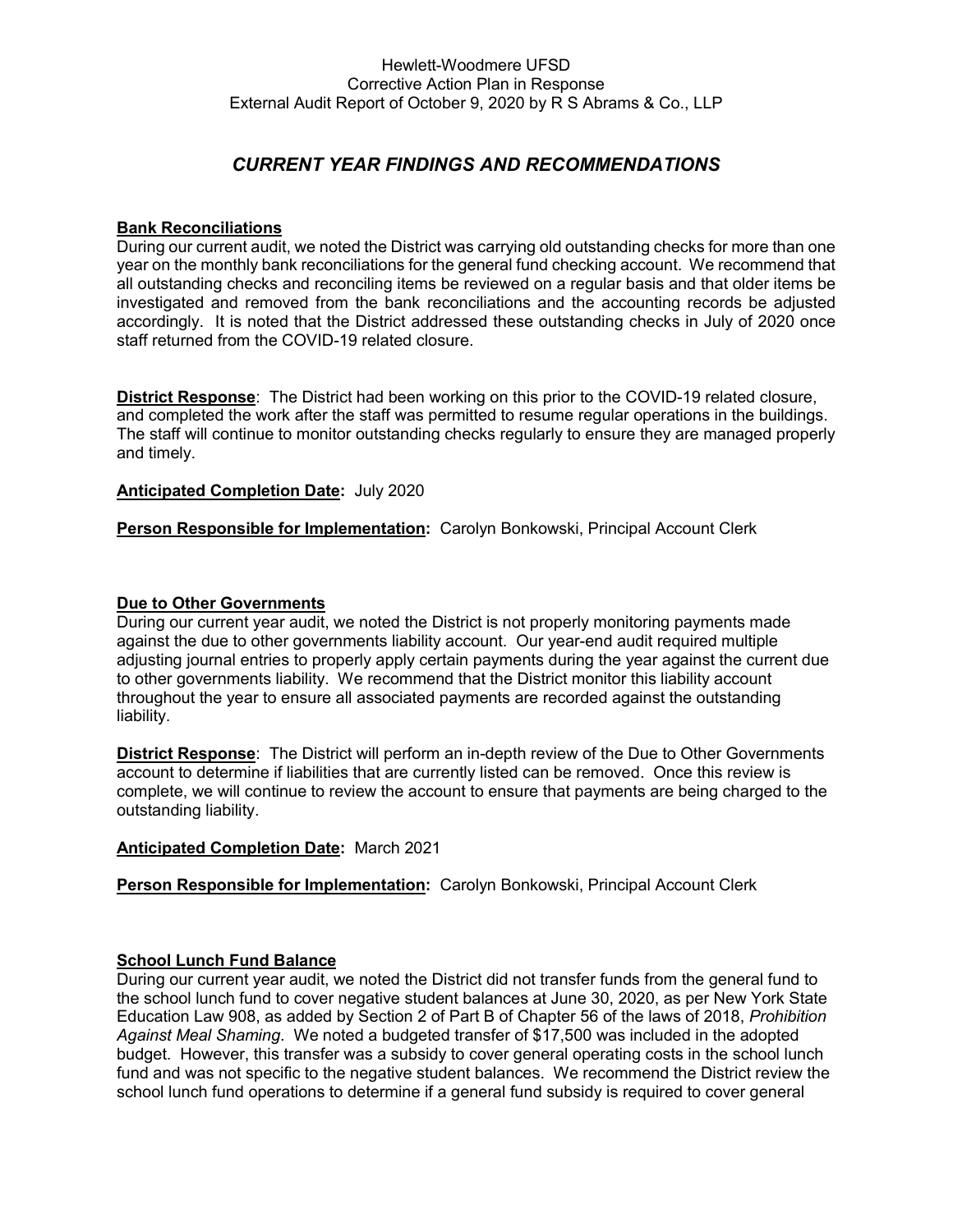### Hewlett-Woodmere UFSD Corrective Action Plan in Response External Audit Report of October 9, 2020 by R S Abrams & Co., LLP

operating costs and to ensure a separate transfer is recorded at June 30 of each fiscal year to cover the negative student balances.

**District Response**: The District will review the negative student balances from prior school years to determine an amount to include in the general fund budget for the annual transfer to cafeteria fund which will be specifically used to reimburse the cafeteria fund for negative student balances at year end.

### **Anticipated Completion Date:** November 2020

**Person Responsible for Implementation:** Marie Donnelly, Assistant Superintendent for Business

### **Fund Balance Management**

During our audit we noted that the District had a balance of \$12,400,808 in its workers' compensation reserve at June 30, 2020, which appears to be higher than the total estimated liability for claims payable as calculated by the District's outside actuary*.* The estimated liability at June 30, 2020 is \$4,620,436 which includes incurred claims and claims incurred but not reported. We noted the District appropriated \$7,378 of the reserve for the current year claim payments. We recommend the District review the reserve balance for reasonableness and continue to utilize the reserve for future claim expenses in order to lower the balance to a reasonable level in relation to their estimated liability.

**District Response**: The District has reviewed the workers' compensation reserve and annual expenditures in the general fund budget based on our auditors' recommendation. We will seek to reduce the balance in this reserve by utilize more of the reserve to pay annual expenditures and will consider transferring funds from this reserve into another reserve to reduce the balance to a reasonable level.

### **Anticipated Completion Date:** July 2021

**Person Responsible for Implementation:** Marie Donnelly, Assistant Superintendent for Business

### **Extraclassroom Accounts**

The District had established extra classroom activity accounts to maintain student activities and funds. The New York Education Department had published guidelines governing the proper procedures and policies governing the extra classroom activity accounts and transactions.

During our current year audit of the District's extra classroom activity accounts, we noted the following:

> • One out of twenty-five cash receipts tested contained insufficient supporting documentation to corroborate a large cash receipt. In addition, we noted an eighteen-day time lag from when cash was collected to when it was deposited.

We understand that the District provides annual District-wide training to all extra classroom treasurers and advisors. However, we recommend the District continue to provide these trainings and continue to monitor the extra classroom activities to ensure all treasurers and advisors are aware of and apply the proper procedures required by the State Education Department.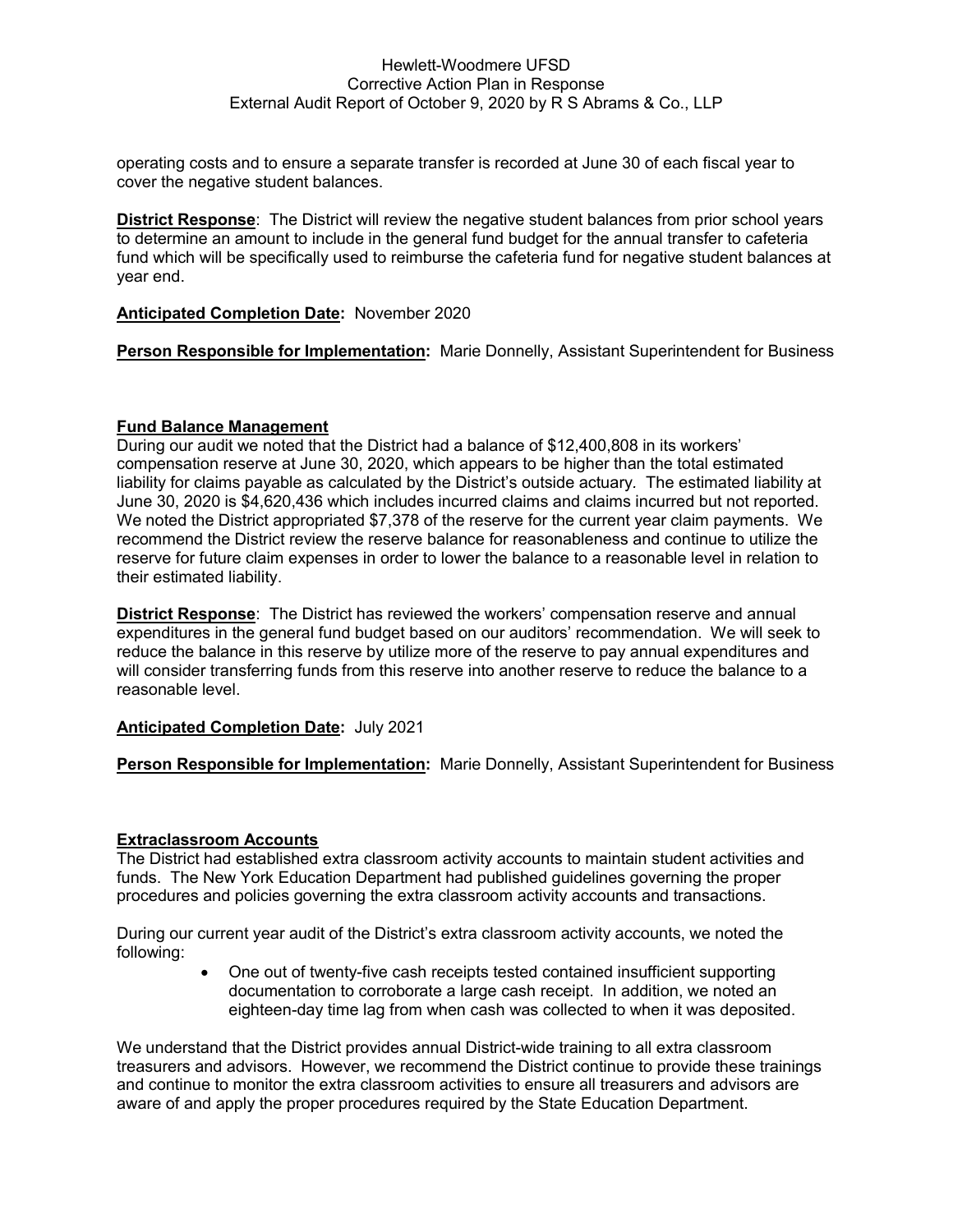### Hewlett-Woodmere UFSD **Corrective Action Plan in Response** External Audit Report of October 9, 2020 by R S Abrams & Co., LLP

**District Response:** The District contracts with an outside firm that reviews our extraclassroom accounts on an annual basis. We have shared this recommendation with them, and they agree with it. As such, we will work toward updating our procedures and training documentation provided to advisors to include that all deposits received by the central treasurer should have a copy of all checks submitted with the deposit. We will also reinforce the need to ensure that deposits are made timely.

## **Anticipated Completion Date: February 2021**

Person Responsible for Implementation: Marie Donnelly, Assistant Superintendent for Business

# **STATUS OF PRIOR YEAR RECOMMENDATIONS**

## **Bank Reconciliations**

During our prior year audit, we noted the District was carrying old outstanding checks for more than one year on the monthly bank reconciliations for the general fund checking account, the capital fund checking account, and the trust and agency fund checking account. We recommend that all outstanding checks and reconciling items be reviewed on a regular basis and that older items be investigated and removed from the bank reconciliations and the accounting records be adjusted accordingly.

**STATUS: Partially Implemented.** See current year findings.

**District Response:** The staff will continue to monitor outstanding checks regularly to ensure they are managed properly and timely.

**Anticipated Completion Date: July 2020** 

Person Responsible for Implementation: Carolyn Bonkowski, Principal Account Clerk

### **School Lunch Fund Balance**

During our prior year audit, we noted the school lunch fund balance exceeded the three-month average expenditure level allowable by federal regulations 7CFR Part 210.14(b) by \$142.754. It is noted that the District did have an approved multi-year plan in place to utilize the excess fund balance which began in the 2018-19 year. We recommend the District continue to monitor this multi-year plan in order to take the necessary steps to utilize the excess portion of this fund balance in the school lunch operations.

# **STATUS: Implemented.**

# **Fund Balance Management**

During our prior year audit, we noted that the District had a balance of \$12,325,436 in its workers' compensation reserve at June 30, 2019, which appeared to be higher than the total estimated liability for claims payable as calculated by the District's outside actuary. The estimated liability at